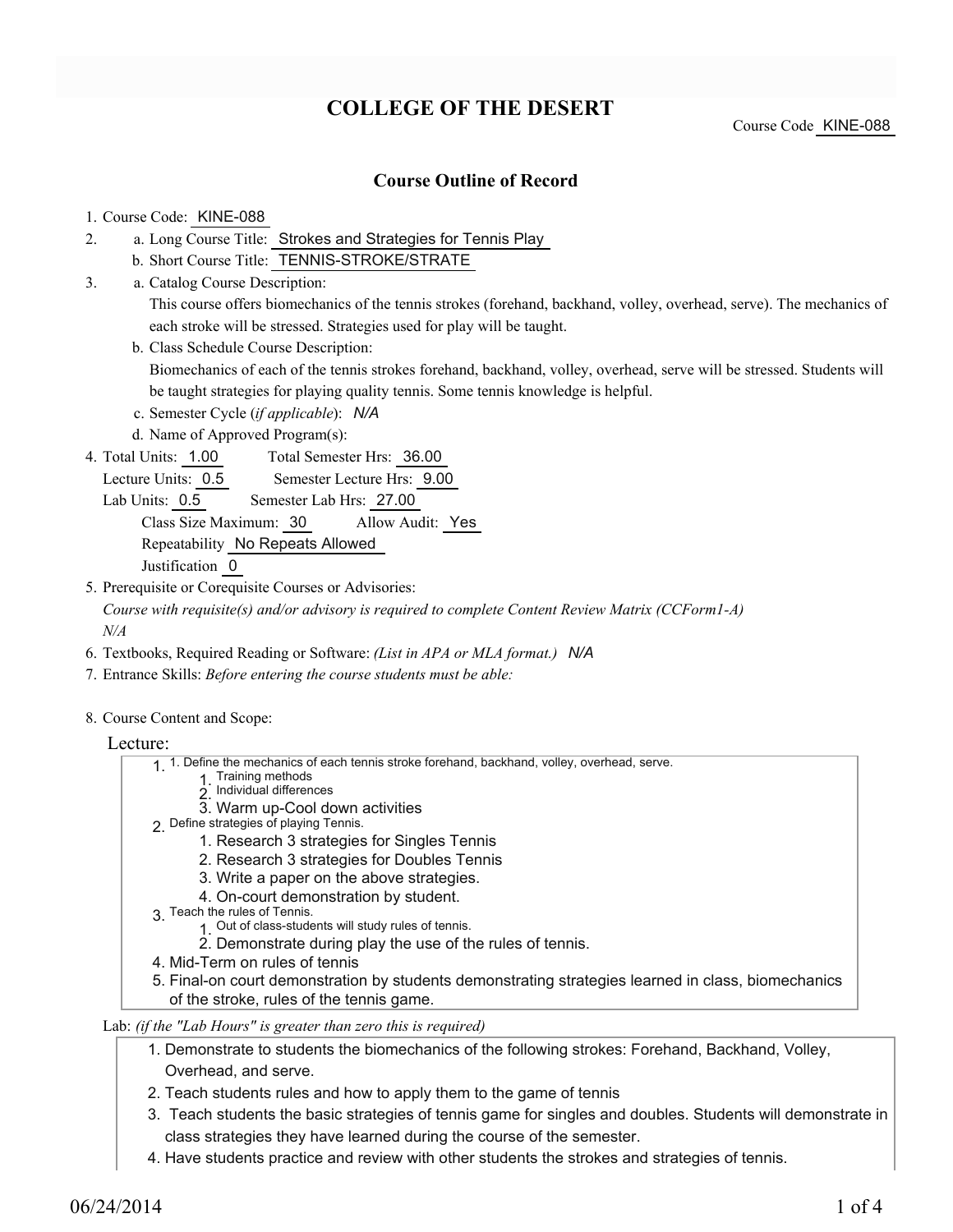## KINE 088-Strokes and Strategies for Tennis Play

5. Role models (varsity tennis players) will visit class and discuss winning strategies. They will discuss personal strengths and weaknesses and how to develop individual strategies.

- 9. Course Student Learning Outcomes:
	- 1.

Each student will demonstrate the biomechanics in each of the following strokes. Backhand, Forehand, Volley, Overhead, and Serve. In the classroom setting students will be able to teach the strokes to other students, thereby demonstrating their understanding of the movement.

#### 2.

The students will demonstrate at least three strategies they have read, written a report and demonstrated in class for doubles play.

#### 3.

The students will demonstrate at least three strategies they have read, written a report and demonstrated in class for singles play by the end of the semester.

#### 4.

Students will be able to cite and apply the rules of tennis by the end of the semester.

10. Course Objectives: Upon completion of this course, students will be able to:

a. Learn and demonstrate the biomechanics of the forehand, backhand, volley, overhead, serve.

- b. Learn and demonstrate the mechanics of each of the above stroke.
- c. Learn at least three new strategies for playing tennis.
- d. Cite and apply the rules of tennis.
- 11. Methods of Instruction: *(Integration: Elements should validate parallel course outline elements)* 
	- a. Activity
	- b. Demonstration, Repetition/Practice
	- c. Discussion
	- d. Individualized Study
- 12. Assignments: (List samples of specific activities/assignments students are expected to complete both in and outside of class.) In Class Hours: 36.00

Outside Class Hours: 18.00

a. In-class Assignments

1. Students will practice the biomechanics of forehand, backhand, volley, overhead, serve as approved by the Instructor

- 2. Students will practice the strategies taught by the Instructor.
- 3. Students will have a mid-term on the rules, theories, and strategies of tennis.
- 4. Students will have an on-court final demonstrating stroke production, strategies, and theories learned during semester.
- b. Out-of-class Assignments
	- 1. Students will study and write a report on the strategies and theories learned in class.
	- 2. Students will study rules and theories of tennis.
	- 3. Students will research, write, and demonstrate 3 strategies learned in the play of singles.
	- 3. Students will research, write and demonstrate 3 strategies learned in the play of doubles.

13. Methods of Evaluating Student Progress: The student will demonstrate proficiency by:

• Written homework

Students will write a report on the strategies learned in class. Students will have a written mid-term on the rules of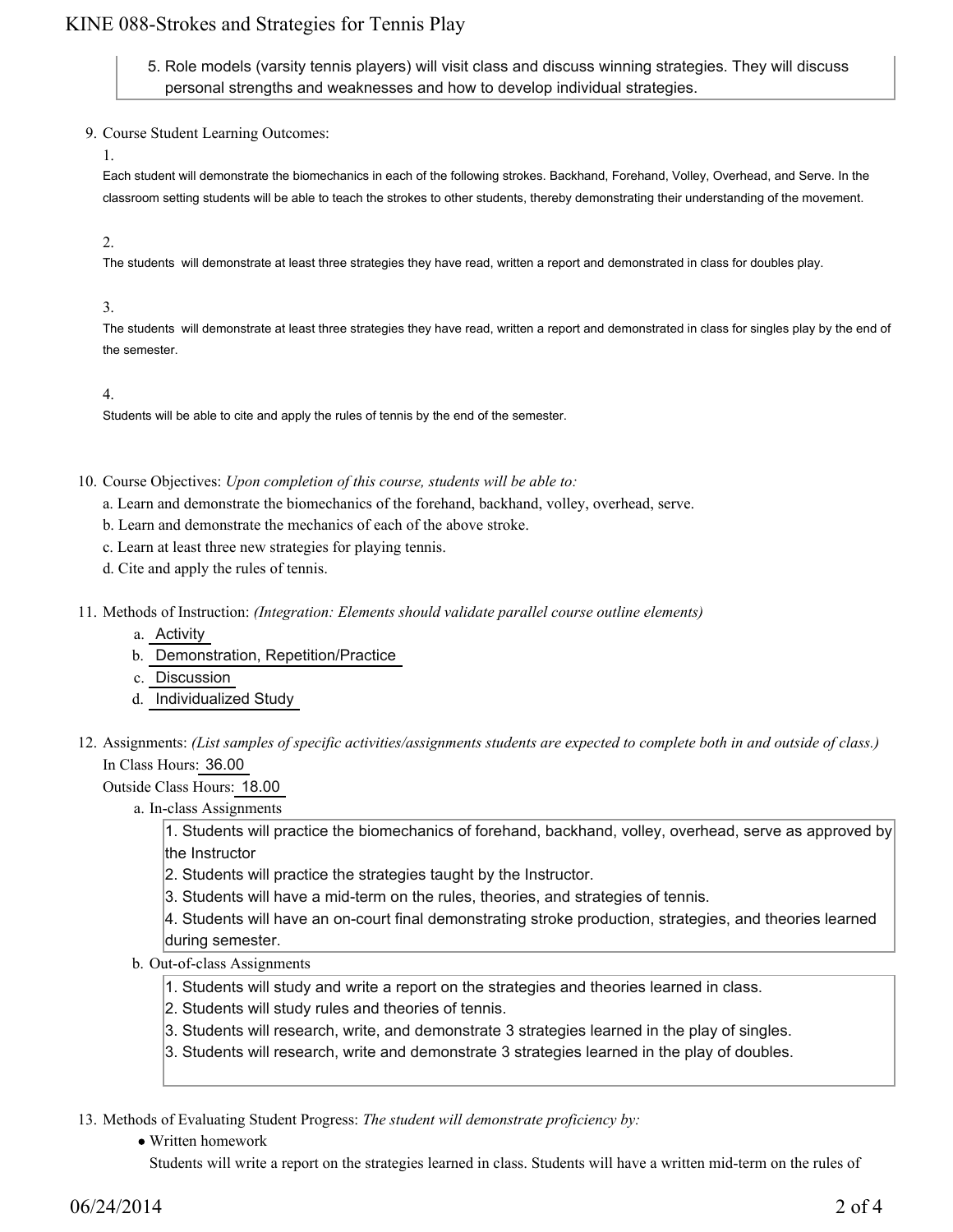### KINE 088-Strokes and Strategies for Tennis Play

tennis.

• Critiques

Students will have an on-court final demonstrating proper technique of strokes and strategies of Tennis play

- 14. Methods of Evaluating: Additional Assesment Information:
- 15. Need/Purpose/Rationale -- All courses must meet one or more CCC missions.

IO - Personal and Professional Development

Self-evaluate knowledge, skills, and abilities.

Develop realistic goals.

Display habits of intellectual exploration, personal responsibility, and physical well being.

Demonstrate an understanding of ethical issues to make sound judgments and decisions.

Value the feedback of others.

16. Comparable Transfer Course

| <b>University System</b>                                             | Campus             | <b>Course Number</b> | <b>Course Title</b>  | <b>Catalog Year</b> |  |
|----------------------------------------------------------------------|--------------------|----------------------|----------------------|---------------------|--|
| 17. Special Materials and/or Equipment Required of Students:         |                    |                      |                      |                     |  |
| <sup>18.</sup> Materials Fees:                                       | Required Material? |                      |                      |                     |  |
| <b>Material or Item</b>                                              |                    |                      | <b>Cost Per Unit</b> |                     |  |
| 19. Provide Reasons for the Substantial Modifications or New Course: |                    |                      |                      |                     |  |
|                                                                      |                    |                      |                      |                     |  |

This course will accompany our other courses related in content for our Kinesiology program and will provide additional but new courses for our students to improve their health and knowledge.

- a. Cross-Listed Course *(Enter Course Code)*: KINE-086 b. Replacement Course *(Enter original Course Code)*: *N/A* 20.
- 21. Grading Method *(choose one)*: Letter Grade Only

MIS Course Data Elements 22.

- a. Course Control Number [CB00]: CCC000554181
- b. T.O.P. Code [CB03]: 83500.00 Physical Education
- c. Credit Status [CB04]: D Credit Degree Applicable
- d. Course Transfer Status [CB05]: B = Transfer CSU
- e. Basic Skills Status [CB08]: 2N = Not basic skills course
- f. Vocational Status [CB09]: Not Occupational
- g. Course Classification [CB11]: Y Credit Course
- h. Special Class Status [CB13]: N Not Special
- i. Course CAN Code [CB14]: *N/A*
- $i$ . Course Prior to College Level [CB21]:  $Y = Not$  Applicable
- k. Course Noncredit Category [CB22]: Y Not Applicable
- l. Funding Agency Category [CB23]: Y = Not Applicable
- m. Program Status [CB24]: 2 = Stand-alone

Name of Approved Program *(if program-applicable)*: *N/A*

*Attach listings of Degree and/or Certificate Programs showing this course as a required or a restricted elective.)*

23. Enrollment - Estimate Enrollment

First Year: 30